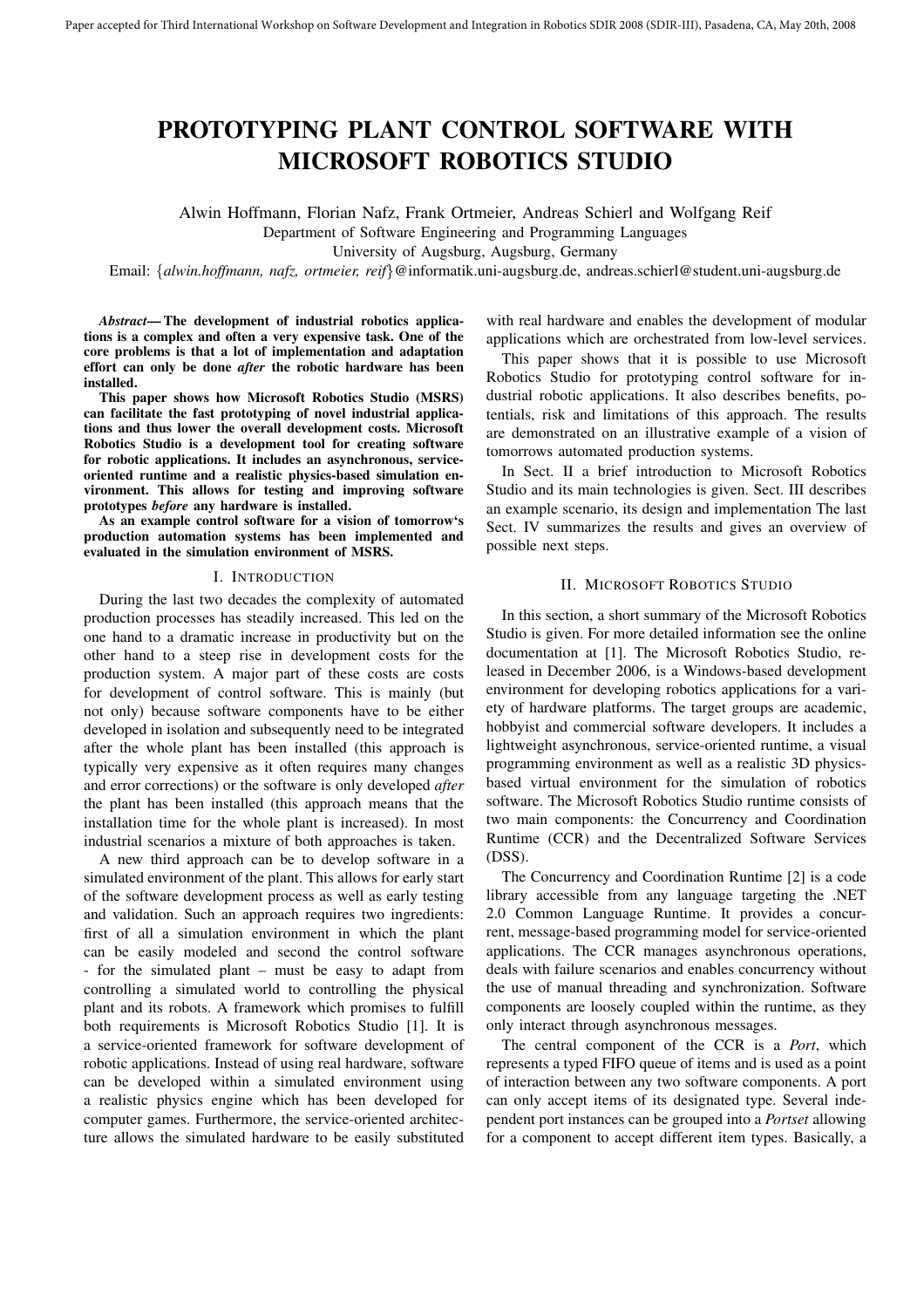

Fig. 1. Main components of a service in the DSS application model [1]

portset defines the interface of a software component within the CCR.

Usually, items posted on a port are not directly processed. Instead, an arbiter can be registered for each port to determine how items are handled. An arbiter can, for example, simply receive these items and pass them to a method. However, arbiters can even be composed to express complex coordination patterns (e.g. joins, choices and interleavings) and as a result facilitate the coordination between multiple operations within a component. After the arbiters for a port are determined, they have to be activated. As items are posted on a port, the activated arbiters decides how to process the item and schedules it for execution. Note that this is the source of asynchronous behavior within the CCR.

The Decentralized Software Services (DSS) runtime provides a distributed service-oriented application model on top of the CCR. An application is a composition of services where each service has a state and a set of operations over that state including support for event notification and structured data manipulation. By orchestrating these services either programmatically or via the Visual Programming Language, complex applications can be created and composed anew to create even more complex applications. Moreover, the DSS runtime provides a hosting environment for services (DSS node) and a set of infrastructure services for service creation, discovery, logging, debugging, monitoring and security.

Microsoft Robotics Studio also introduces the SOAPbased Decentralized Software Services Protocol (DSSP) [3]. Its operations are intended to be a superset of the methods defined by HTTP (e.g. Delete, Get, Post and Put) providing support of structured data manipulation and event notification. Due to a different protocol characteristics, DSSP is designed to complement HTTP. Hence, DSS can use both DSSP and HTTP for communicating with services. DSSP defines operations for service state retrieval (e.g. Get) as well as for modifying the state (e.g. Insert and Update). Furthermore, a service can receive event notification by subscribing to another service using the Subscribe operation.

A DSS service instance is always created and executed within the context of its hosting environment, a DSS node. Figure 1 shows the main components of a service in the DSS application model. The *Service Identifier* is a URI and refers

to a particular instance of a service running on a particular node. The *Contract Identifier* is also an URI and refers to the contract of the service. A contract is a short description of the service behavior facilitating the composition and reuse of services. The *State* is the representation of a service at a given point in time and describes its current contents. To compose more and more complex applications, services must be able to interact with each other in an efficient and deterministic way. Hence, the DSS application model offers the concept of partner services. Specifying a set of *Partners* implies that a service interacts with and possibly depends on these services in order to operate properly. Partner services are specified by service identifiers and can either run on the same DSS node or across the network. The *Main Port* is a CCR portset where messages from other services arrive. The accepted messages are determined by the type of the main port and must be either operations defined by HTTP or DSSP. For every valid operation on the main port, a *Service Handler* must be registered to handle the incoming message. In the DSS application model a service implementation interacts with another service by sending messages to its main port. Additionally, a service can subscribe to other services and will be notified when a particular event has occurred. For each subscription, a service will receive *Notifications* on a separate CCR port.

Furthermore, Microsoft Robotics Studio includes a visual 3D physics-based simulation environment which supports the creation of advanced robotics scenarios without the need of expensive hardware. The simulation environment includes the AGEIA PhysX Technology [4] for enabling real-world physics. So the simulation environment allows programmers to easily prototype robotics applications with real-world physics and test software before deploying it on hardware.

The simulation environment is also implemented as a service and must be partnered with in order to use the simulation. If an application adds the simulation engine service as a partner, a simulation window will automatically open when the application is started. Objects representing hardware and physical objects in the simulated world are called entities and consist of both a graphical 3D representation and a physical model. The first is a complex mesh setting up the detailed appearance, whereas the latter only approximates the mesh with simple shapes and is used for physical calculations and collision detection. Entities can be linked with services in order to be controlled from outside the simulation environment. Usually, entities like robot arms, carts, or sensors are linked with a service and therefore are controlled by the services.

#### III. PROTOTYPING PLANT CONTROL SOFTWARE

In this section, we show how Microsoft Robotics Studio can help for prototyping industrial robotic applications. In the first part of this section a vision of tomorrows production systems is presented. The second part shows challenges in developing such a system and how they can be solved. The last part of this section details how MSRS helped in rapid prototyping the control software, how it supported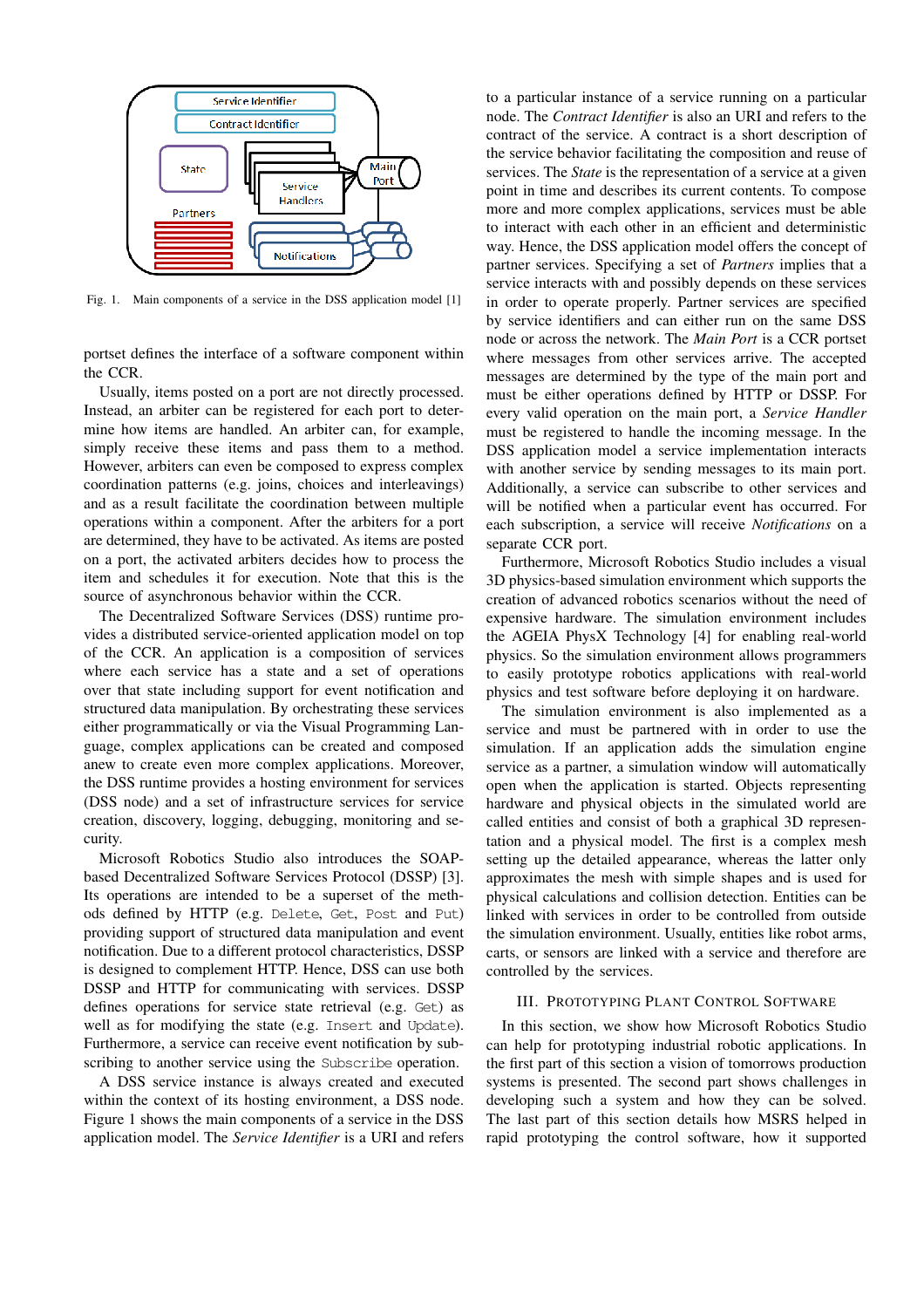evaluation of quality of the control system and elaborates some experiences we made.

## *A. Case study*

Traditionally production automation systems are very static in their nature. Process flow is fixed during design/installation time and optimized for maximum efficiency. While this approach is very useful for mass production it still has several drawbacks. The two most important ones are lack of failure tolerance and a high effort for adaptation to new production processes. This in general makes production automation on rarely available for small series.



Fig. 2. Standard role allocation of the production cell

A new idea is to build "organic" production systems. The idea of organic computing [5] and autonomic computing[6] is to build system which show "organic" behavior. Organic means in this context, that the system automatically adapt to changes in their environment. These capabilities are called self-healing (adapting to failures), self-organizing (working jointly to solve a task) or self-adapting (changing and adapting to new jobs and tasks). In the context of production automation an (organic) adaptive production cell which for example autonomously reconfigures itself after component failures or adapts dynamically to new tasks.

In this paper an adaptive production cell consisting of three KUKA Lightweight Robots (LWR), four autonomous carts and two storages is considered (see Fig. 2). The goal is to process workpieces according to a given workplan. In the example, the workplan is to drill a hole, to insert a screw into this hole and then to tighten the screw (short: DIT). Each of the LWRs is capable of using any of the three required tools (Driller, Inserter and Screwdriver). The workpieces are transported through the cell with autonomous carts. As changing the tool of a robot requires a lot of time, the standard configuration is to let the robots specialize and transport the workpiece from robot to robot. This situation is depicted in figure 2.

If a failure occurs (e.g the drill of the drilling robot breaks) then a traditional production system would come to a standstill. It is obvious that this behavior is not really



Fig. 3. A failure occurs

necessary as the affected robot could simply specialize for some other job. An adaptive production cell would now try to automatically find such a solution, reconfigure itself and start operation again (these situation are shown in Fig. 3 and in Fig. 4).



Fig. 4. Reconfigured production cell

Similar reconfigurations are easy to imagine, which can cope with new robots/carts or changes in workpieces. It is worth mentioning that also failure analysis and verification was applied at this model. A more detailed report on the application, especially the safety and self-healing related questions may be found in [7][8].

### *B. Modelling and Design*

The last part described a vision. It did not outline how such a system can be built. It is clear, that designing a system with all the mentioned capabilities will be more difficult than design a traditional static control system. In [9] an approach for design and construction of organic computing systems is described. For lack of space we will not go into the details of this approach in this paper. the only important point for now is, that many organic computing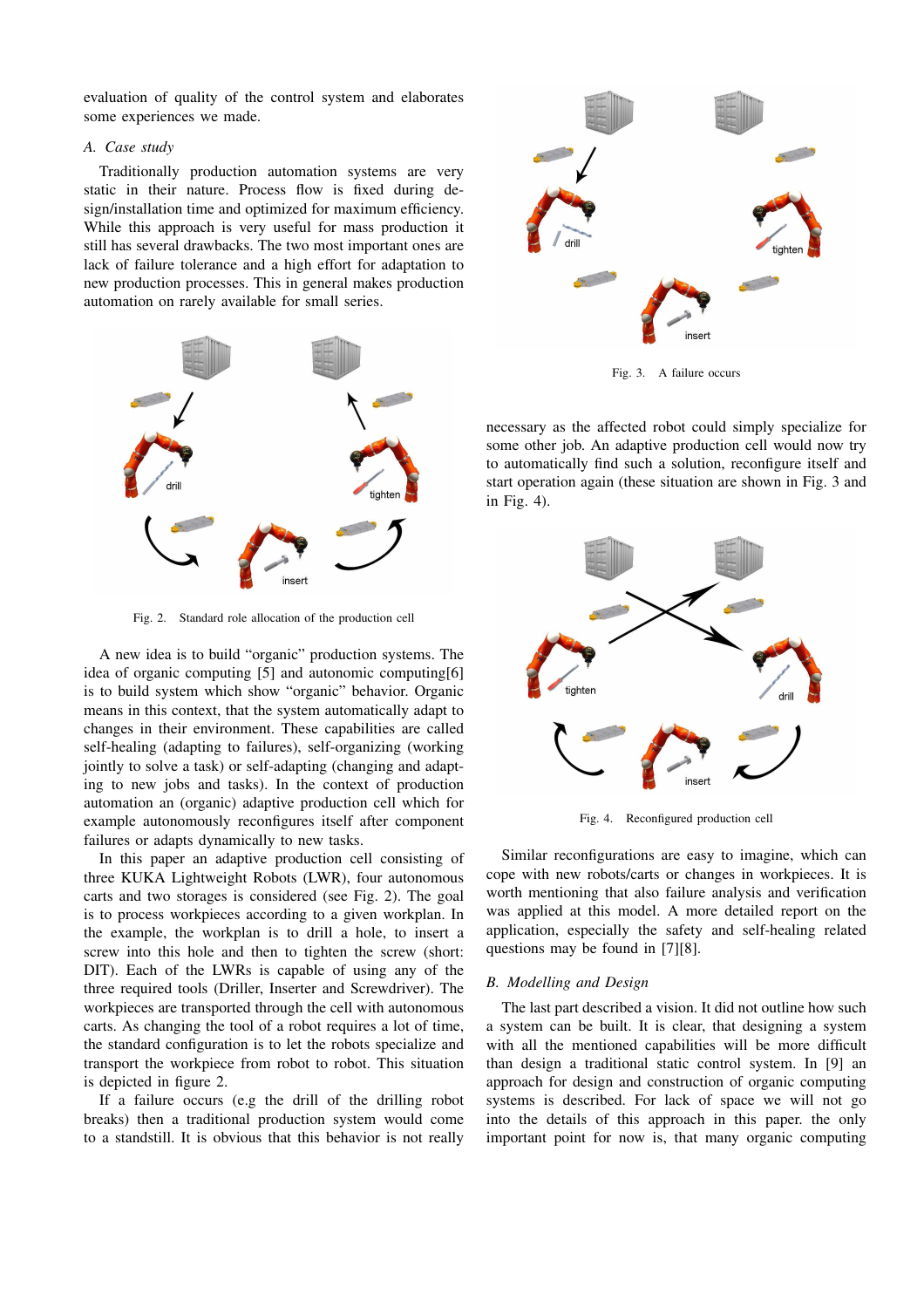systems can be split into two parts: one part which provides the basic functionalities (functional part) and one part which comprises the "organic" part of the system. In the example the functional part consists of the actual control software of robots, carts and storages: i.e. point-to-point movements, opening/closing grippers, changing tools etc.

The organic part of the system is a planning component, which constantly monitors the systems components and its environment. Whenever it detects anomalies or problems, it searches for possible solutions to re-achieve the goals of the system. This is basically done by reconfiguring components (i.e. changing specialization of robots, reassign transportation routes etc.). For more details on design, construction and analysis of such organic control algorithms, we refer to [10], [7].

Assume now, that a process for construction of such an organic algorithm is available and assume further that this algorithm has been implemented. The open question is now. "Will this proposed algorithm really work for the production cell?". The answer of this question is not easy by any means. The problem is, that besides the actual computations of reconfigurations a lot of meta knowledge about the system has to be considered. For example if transportation routes are reallocated, then it must be assured that carts won't collide on these new routes. It must also be assured, that if carts approach the robots from different directions, the robots then recognize this and are still able to locate and take workpieces for processing. These and other problems can only be considered if either real hardware is used or if a simulated environment is available. MSRS allows for very realistic physical simulation of the hardware.

### *C. Implementation*

The adaptive production cell as in Sect. III-A (together with a reconfiguration algorithm) has been modelled in Microsoft Robotics Studio. The main application is implemented as a DSS service, which sets up the simulation environment by partnering with the simulation engine service. This includes the initialization of the 3D scene by populating the simulation world with entities as well as the creation of required services. The required entities and its positions are read from an XML file facilitating different spatial configurations. According to the service-oriented application model, the main application uses further services to represent the production cell. These services are implemented as modular and reusable DSS services for Microsoft Robotics Studio.

The robots are based on and reusing the KUKA LWR3 arm and gripper implementation from the KUKA Educational Framework [11], a set of services implementing KUKA robots for Microsoft Robotics Studio. These lowlevel services (open and close gripper, change arm angles) are controlled by the CellRobot service that uses transformation and motion planning services from the KUKA Educational Framework to provide high-level functions for the simulated robots on its main service port. Apart from the default DSSP operations Get and Update that allow to retrieve and replace the current service state thereby enabling serializing and

saving the service state as well as stopping and resuming service operations, the CellRobot service contains a Configure method to set the current task and the currently supported capabilities, allowing the user to cause errors in the simulation environment. Furthermore, there are Take and Drop to make the robot take a workpiece from a cart standing below it or drop an already taken workpiece to another cart. The Process operation is used to tell the robot to perform one of its capabilities on the taken workpiece, and Reset asks the robot to return to a controlled initial state (e.g. to restore a safe state after an error). Take and Drop are implemented much like conventional robot programs as a sequence of linear and point-to-point movements and gripper commands, whereas the Process action is abstracted to only changing the color of the workpiece for better visualization.

The cart implementation in CellCart uses a differential drive with two wheels. It is based on the service SimulatedDifferentialDrive from the KUKA Educational Framework with tiny changes in shape and color and reduced height to increase stability. Its main operation Drive is used to command the cart to a certain position. Therefore, the cart first rotates toward its destination by applying opposite forces to both wheels. As the carts are symmetric and do not distinguish between front and rear, this can always be achieved by rotating less than 90 degrees. Afterwards, they drive forward or backward until they have reached the expected position. The drive operation is finished after rotating to the target direction.

The workpieces are simply boxes with notches to allow the robot gripper to take them firmly. For the simulation, they are created and destroyed at the storages, and their color tells what jobs have already been done on them. A video demonstration of the cell including reconfiguration can be found at [12].

Applications outside Microsoft Robotics Studio can control the simulated services using either an HTTP interface or a connector class based on it. The functionality includes the creation and deletion of workpieces, the movement of the carts as well as controlling the robots. Moreover, it allows to control the environment to for e.g. enable or disable capabilities of the robots (more on this topic in the next paragraph).

So far, simulation services described previously – as well as their operations – could be part of a traditional production cell. Their cooperation could be achieved by implementing a simple, inflexible controlling service. However it is now possible to simply wrap the organic reconfiguration algorithm into an DSS and use it to dynamically (re-)configure the robots.

In order to be controlled by an organic reconfiguration service, all simulation services implement wrapper operations to provide a common interface. The operation OrganicConfigure is called to inform services that they were assigned a new task (handled by robots to display a new current task using the mentioned Configure operation). Together with implementations of OrganicStop and OrganicReset – based on the Reset operations if required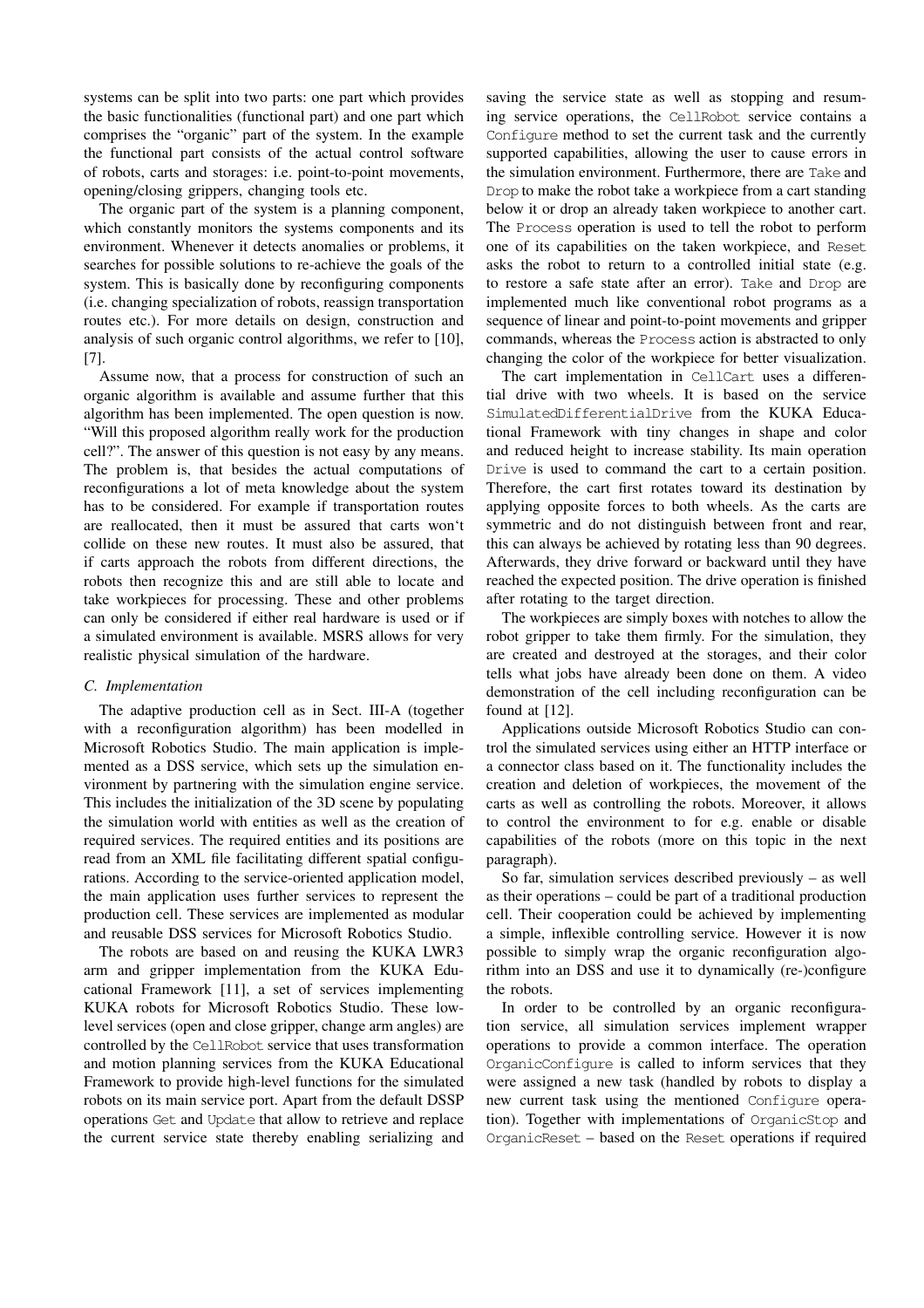

Fig. 5. Simulation of the adaptive production cell with MSRS

– these allow the services to be reconfigured in a safe and controlled manner when a problem with the current configuration occurs. Implementations of OrganicCommand provide a common interface for robot or cart specific operations, e.g. Drive or Take, described by the the name of the operation and the partner to cooperate with, e.g. the robot or storage to drive to for  $Drive$ ). <sup>1</sup>

Building a working simulation and programming the mentioned wrappers took less than one man-week. Developing a suitable reconfiguration algorithm is easy at the first look. But only the simulation can show how good the high level algorithm work for the actual example and show where physical limitations have to be taken into account.

### *D. Simulation*

For simulation the robots, storages and carts are placed in a production hall with robots and storages mounted at the ceiling (see Fig 5). The robots contain a display showing the the current task and available capabilities and can process workpieces that are placed on carts below them. The placement of the actors in the production cell is configured using an XML file, so different numbers or locations of actors can easily simulated by changing the configuration file.

The simulation is started by running the application RobotCellSimulation which itself is a DSS service running inside a DSS node. It initializes the further required services for 3D and physics simulation as well as for the simulated robot cell. Afterwards it creates the adaptive controller services to start processing in the production cell.

To test and demonstrate the self-configuration abilities of the adaptive controlling agents, a control GUI using the HTTP interface is implemented that allows users to trigger failure of a robot's tool. This allows for testing the reconfiguration algorithm and its interplay with real (simulated) hardware.

We made the experience, that in this scenario reconfiguration works fairly good. However, the rapid prototyping approach led to some additional points of synchronization between robots, storages and carts, which were not immediately obvious when the reconfiguration algorithm has been designed. It also turns out, that for more complex geometries carts have to be enhanced, such that collision free transportation can be guaranteed.

#### IV. CONCLUSION

We already started studying the presented example of an adaptive productive cell in 2005 in the context of research in the domain of organic computing. In this context the adaptive production cell was only one of the case studies we used for evaluation of our method.

The topic of the work presented in this paper was now: "How would one make use of organic computing principles and methods for building an production automation system?"

<sup>1</sup>Note, that instead of implementing the wrapper operations in the simulation services, another service layer could be introduced. Due to simplification, we have abstained from doing so.